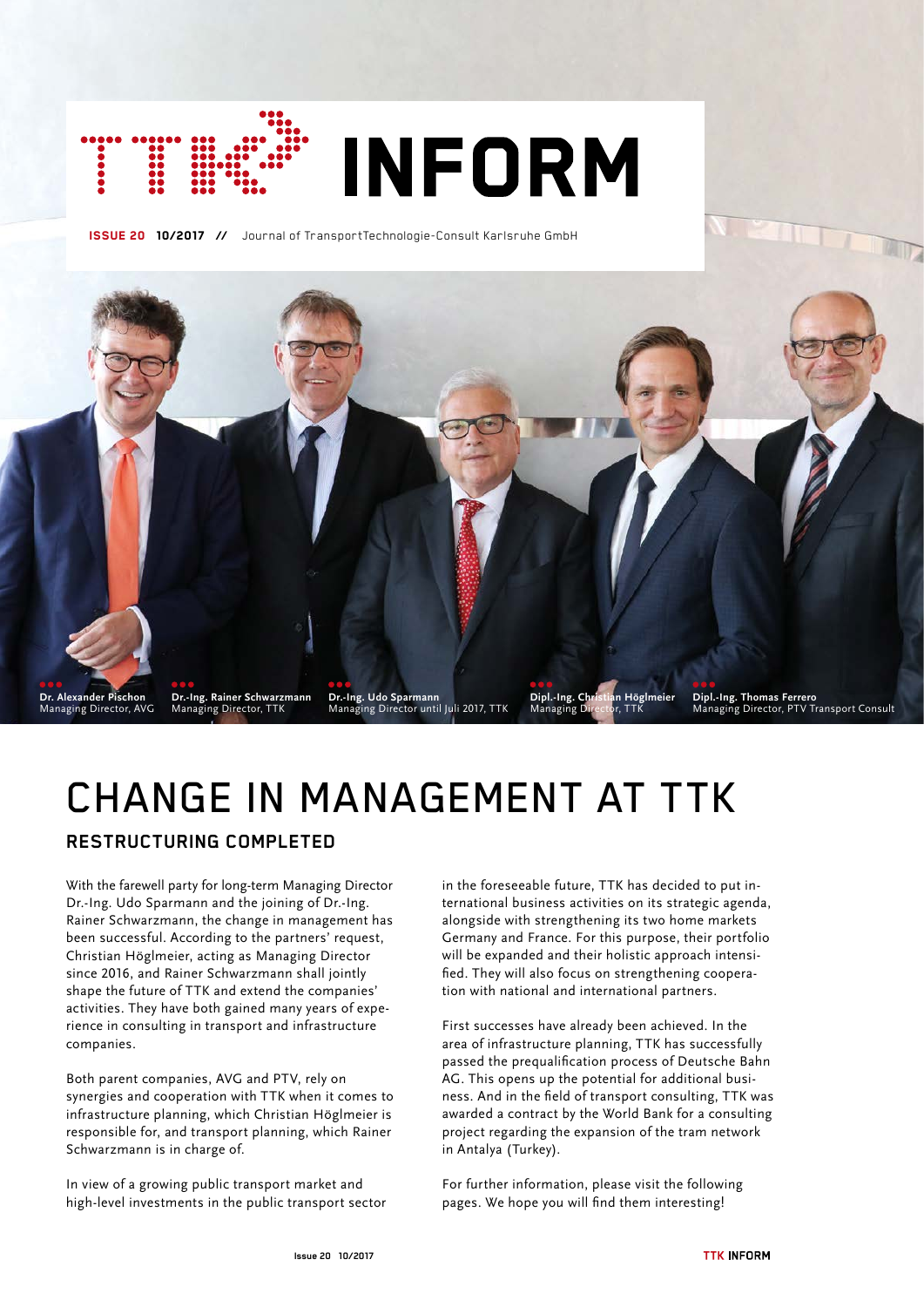## **"SRADDET"**

## **New regional development plans as an incentive for regions to develop an integrated multimodal vision of transport in 2030**

With the new law "NOTRe", which entered into force in 2015, France has initiated a comprehensive reform of its administrative areas. In January 2016, it founded 18 new regions based on the existing 27. The new local authorities were assigned new competences and tasks, such as the obligation to elaborate a sustainable and integrated regional development plan (also called SRADDET).

Within this context, the Provence-Alpes-Côte d'Azur region has scheduled the development of a SRADDET for December 2017. The plan is projected to be put into action at the end of 2018. In order to achieve this ambitious goal, a consortium of consulting firms



under the auspices of TTK was commissioned to plan the transport infrastructure and intermodality.

The companies Transitec, Stratis, Kommodite, Cerema and TTK will assume the following tasks over the course of the year:

- Analysis of the results of public meetings on transport, organized jointly with different stakeholders of the region
- Inventory of mobility and its development from 2005 to 2015, analysis of supply and demand in local public transport, definition of medium-term and long-term action fields
- Suggestions for a regional mobility strategy, in the medium term until 2030 and long term until 2050, taking into account risks and challenges
- Identification of main transport axes (for road transport, public transport and cyclists) as well as of multimodal link points and bus terminals in the region
- Implementation of the strategy by setting objectives and rules
- Assistance and support for the region in dialogue with the relevant transport authorities and client bodies, collection of their proposals to establish a joint set of rules
- Planning and implementation of transport infrastructure and intermodality, which in turn is included in regional planning (SRADDET)



# **BUILDING INFORMATION MODELLING AT TTK**

Under the campaign "Digital planning and construction" lead by the German Ministry of Transport, Building Information Modeling (BIM) is meant to be introduced for all transport infrastructure projects by 2020.

BIM is a work method used in engineering and construction. It is based on a digital, consistent construction model that includes object-oriented 3D-modelling and visualization techniques. By attaching attributes, you can model additional "dimensions", such as costs or appointments.

This year, TTK will fulfil the requirements for implementing BIM. These include extensive investments in hardware and software as well as training courses for employees.

The aim is to improve planning quality, increase project management efficiency and provide optimal service for customers working on the PR content of infrastructure projects.

A pilot project has been scheduled for this year. It will be an exciting challenge for all employees.

**CONTACT Gesine Krannich** gesine.krannich@ttk.de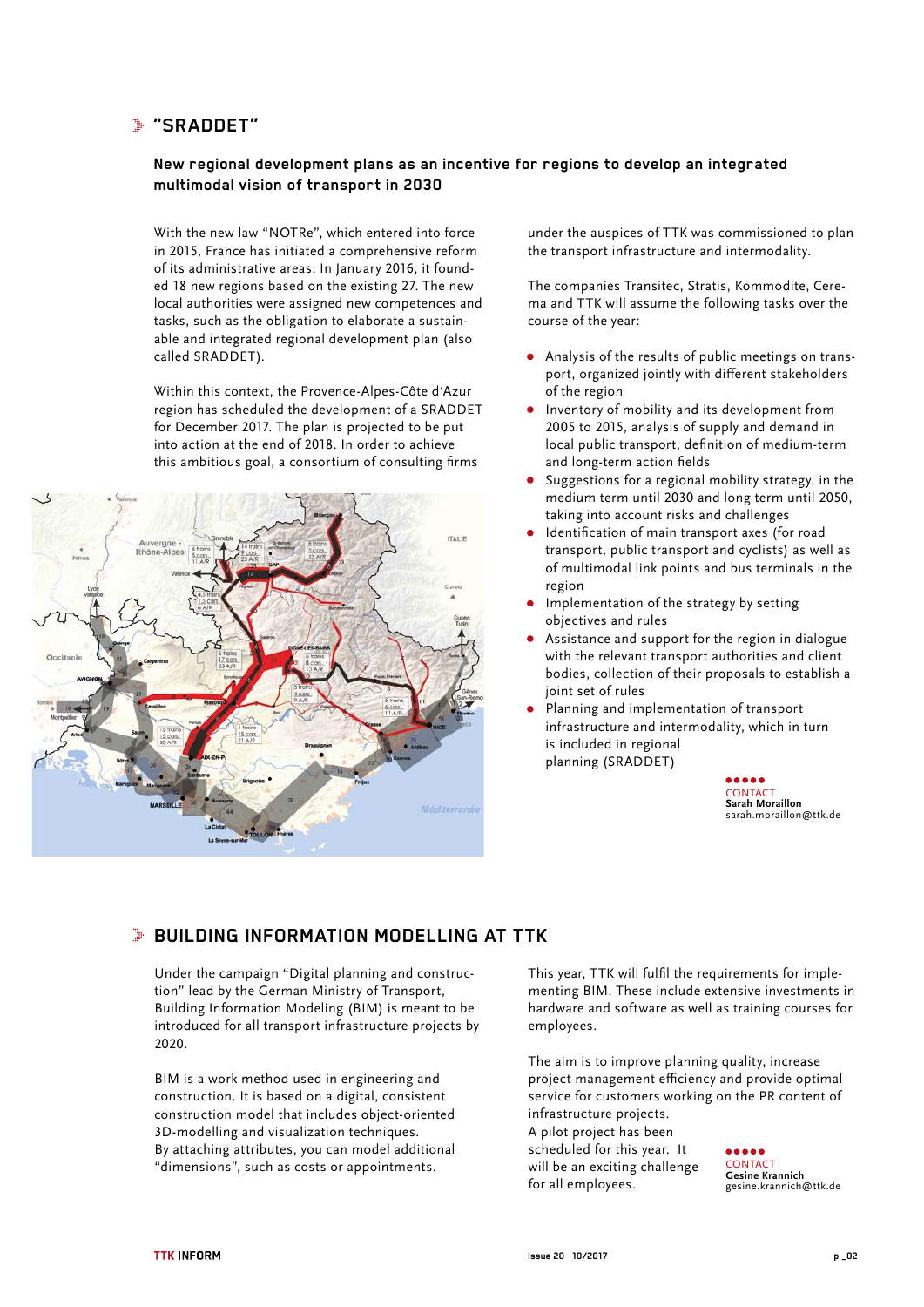# **CONSTRUCTION SUPERVISION AT SCHÖNBUCH RAILWAY**

Last November, ground was broken for the construction of the new depot. And since May 2017, an extension of the tracks has been underway.

The engineering consortium Schönbuchbahn, under the responsibility of TTK, started 2017 by recruiting experienced staff to meet internal and external service levels. The Albtal-Verkehrsgesellschaft is now responsible for site management and TTK is further supported by additional offices in the region.

Field clearing work was carried out during the low vegetation period until February 2017. Once the first cable routing has been completed, service operation of the Schönbuch Railway will be ceased from August 2017. The track to be renewed can then be dismantled and removed and construction work in the danger zone can be started. First the paths parallel to the tracks must be relocated in order to tip the embankment or widen the cut for the second rail track. This requires extensive earthwork (over 100,000 m<sup>3</sup> of soil) which will be supervised by a specialist firm for waste management.

The most challenging measures will be the removal of the level crossings in Böblingen and Holzgerlingen. In Holzgerlingen, approximately 750 m of rail tracks will be lowered to allow the train to run underneath



the road in Holzgerlingen. In Böblingen, it will be the other way around. The road will run underneath the newly constructed railway track.

The award process for the technical equipment required for the overhead line and the control and safety systems is currently ongoing.

After completion of the construction project at the end of 2019, the Schönbuchbahn railway will have been entirely overhauled. The rail track will then be electrified and equipped with modern signalling and rail crossing equipment as well as with double track encounter sections. At peak times, this allows for a 15-minute rail service which is coordinated with the timetable of Stuttgart's regional rapid transit railway. The Schönbuch region and its county Holzgerlingen will then provide an excellent connection for commuters and students travelling to Böblingen or Stuttgart.

**Helmut Wößner** helmut.woessner@ttk.de

# **LONG-TERM PLANNING OF RAILWAY STATIONS AND LINES**

**A holistic view of urban development, services and infrastructure planning**



Since 2016, TTK has been supporting the Department of Eure and the agglomeration Seine-Normandie in determining a joint strategy for future access to the new railway line Paris – Normandy by 2050.

Based on its 30 years of experience with stations built on new lines, TTK has suggested a scenario that would sustainably support urban and regional development as well as railway operation.

A railway node on the edge of the Evreux town area, for instance, could support the increase density of residential zones and improve access to transport systems.

This edge of this town area is now considered a new option and is being further examined by the client, in addition to the first two options which envisage a station in the middle of nowhere. **CONTACT Marc Perez**

marc.perez@ttk.de